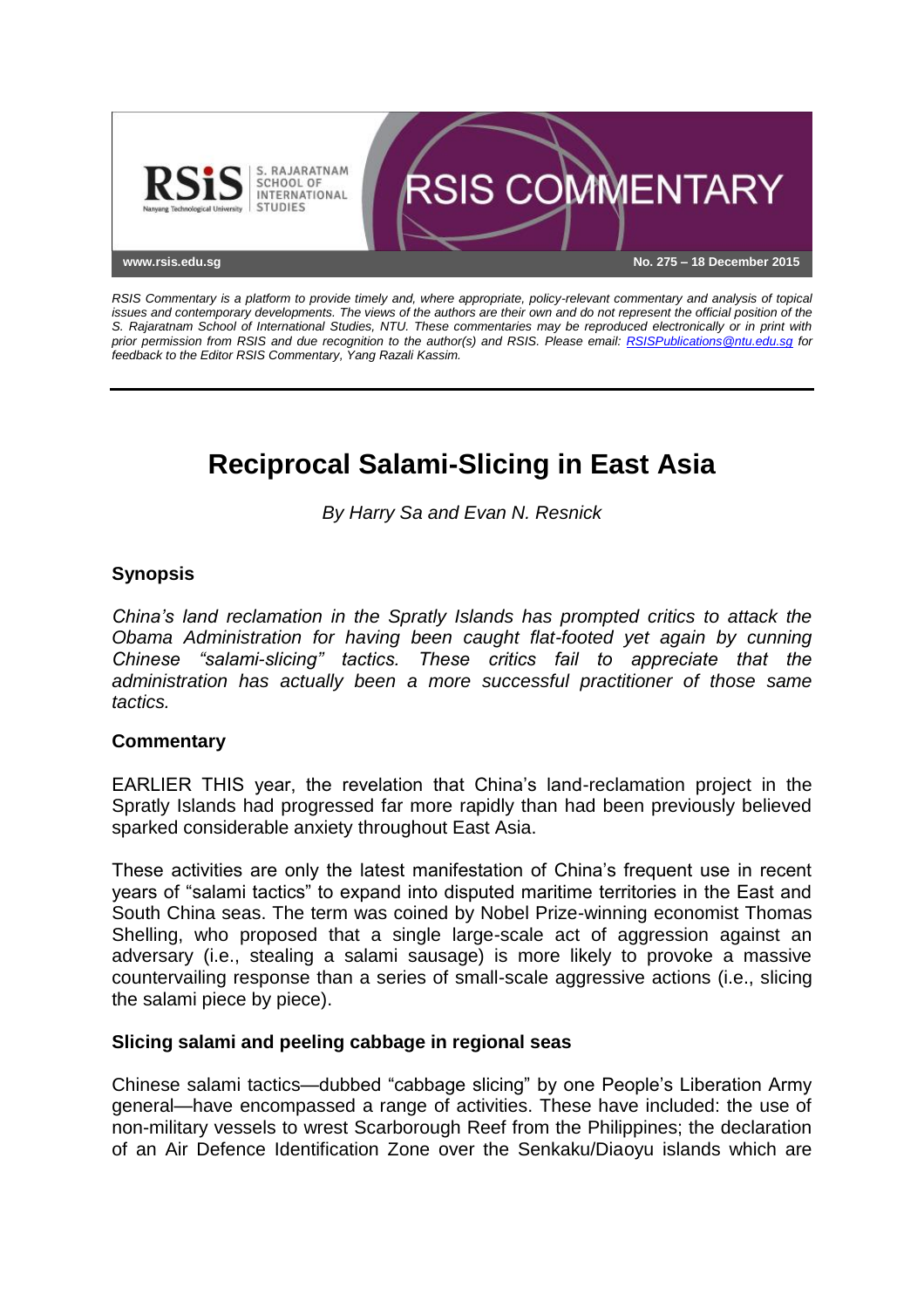also claimed by Japan; and the installation of a deep water oil rig in waters south of the Gulf of Tonkin claimed by Vietnam.

The various states targeted by these actions have initially offered token resistance, but have grudgingly accepted the changes. Several critics charge that the Obama Administration has been repeatedly caught flat-footed by China's incremental revisionism in East Asia. They claim that the White House lacks a proper strategy for confronting this behaviour, which left unchecked, will erode the dominant military position that the United States has held in the Western Pacific since 1945.

## **The hidden success of the Obama rebalance**

Even as the administration's critics have lauded China's salami tactics, they have failed to notice that the White House has adeptly used those same tactics--under the aegis of its rebalance policy--to bolster the US' geopolitical position in East Asia. Since the rebalance was unveiled in late 2011, the US has sought to balance China's growing power by unveiling an array of small-scale initiatives to reinforce its already formidable military capabilities in the region.

Crucially, these initiatives have been undertaken in such a subtle and low-key manner that they have denied China a clear *casus belli*, rendering it exceedingly difficult for Beijing to retaliate without casting itself as the aggressor. They have also fulfilled the delicate task of reassuring the skittish small and middle powers in the region that are unnerved by Chinese saber-rattling, yet are also desperate to avoid being forced to side with either of the region's two great powers.

The administration's "hidden" balancing of China has consisted of several elements. First, senior officials have repeatedly and emphatically denied that the rebalance is about containing China. Rather, they insist that the policy aims to enhance the collective security of all the region's member states, including China, by focusing on Humanitarian Assistance and Disaster Relief (HADR) operations.

On this score, in 2014 the US even invited Beijing for the first time to participate in its massive biennial RIMPAC naval exercise. Most recently, Pentagon officials professed that the weeklong deployment of a P-8 Poseidon surveillance aircraft to Singapore earlier this month was meant to facilitate joint HADR and maritime security operations, rather than to spy on China.

In addition, the administration has deployed additional military assets to the region in a gradual, painstaking fashion. To wit, the announced re-distribution of US naval forces from a 50/50 split between the Pacific and Atlantic theatres to 60/40 is not expected to achieve fruition until 2020. Meanwhile, the deployment of a Marine Air Ground Task Force of 2,500 troops to Darwin, Australia will not be completed until 2017-2018.

## **Freedom of navigation operations**

Even on the few occasions in which the US has directly confronted China, it has done so in a minimally provocative manner. This was vividly demonstrated in the freedom of navigation operation (FONOP) conducted in late October by the US